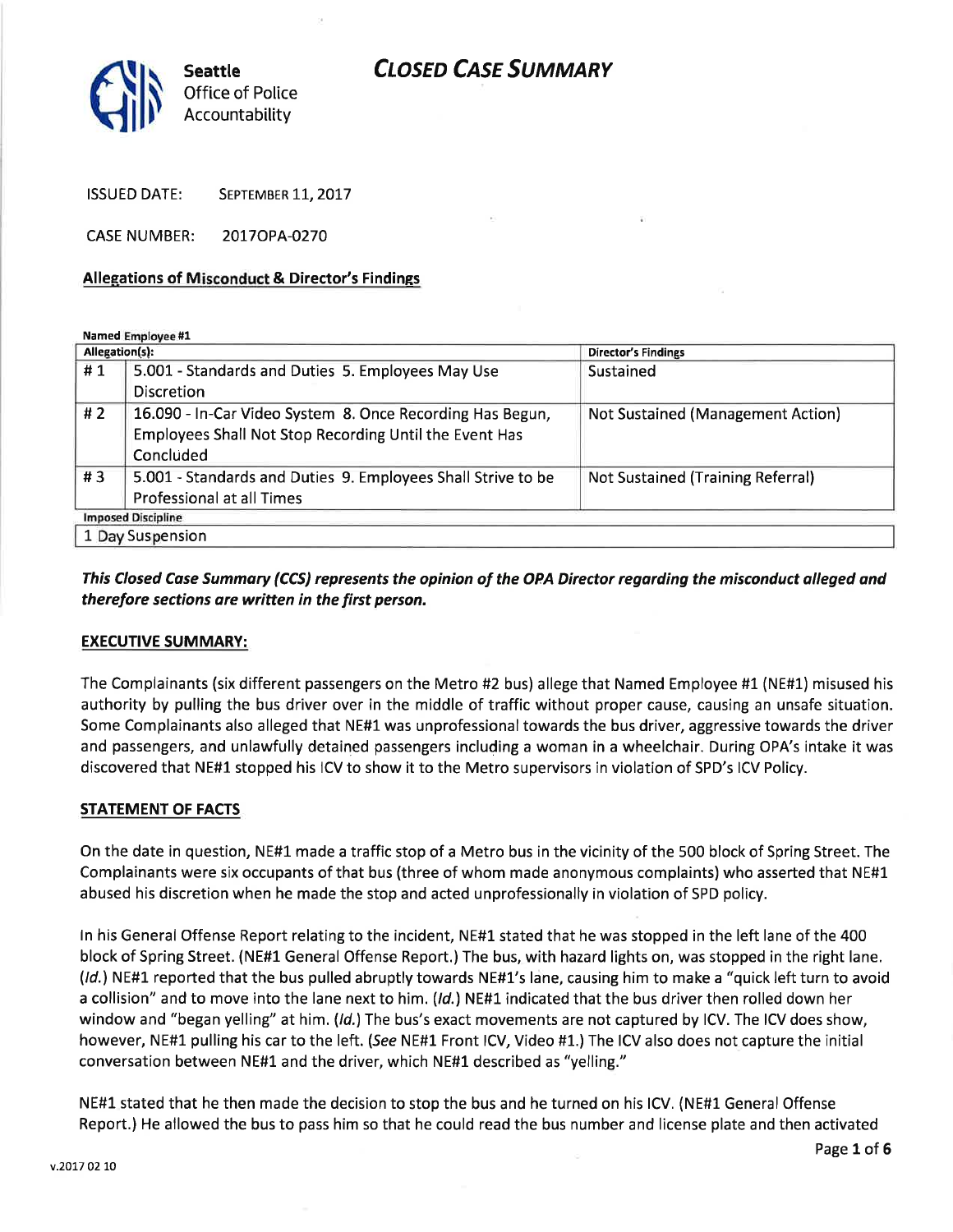

OPA CASE NUMBER: 2017OPA-0270

his emergency equipment. (Id.) NE#1 stopped the bus and, prior to exiting his vehicle, notified a Metro supervisor.  $\left(\mathcal{U}\right)$ 

NE#1 then walked up to the bus and contacted the bus driver. ( $\frac{Id}{I}$ ) NE#1 stated that when he approached the bus, the driver was "on her phone with management." (Id.) She then opened the door and continued to speak with her supervisor. (Id.) At his OPA interview, NE#1 indicated that the driver did not open the bus for "several seconds." (NE#1 OPA lnterview, at p. 3.) Based on the video, however, NE#1 stood outside the bus for only a second and the driver opened the bus door virtually instantaneously after NE#1 knocked. (See NE#L Front lCV, Video #1.)

Once the driver opened the door, NE#L asked her for her license, registration and proof of insurance. (NE#l General Offense Report.) NE#L reported that the driver first ignored him and then told him that she "can't get to it right now." (Id.) The bus was full of passengers, with some standing in the aisles. (Id.) NE#1 reported that several of the passengers "directed irate comments" towards him. (Id.) From my review of the ICV, these comments were not audible. (See NE#1 Front ICV, Video #1.) NE#1 again asked the driver to provide her license. (NE#1 General Offense Report.) The driver requested that she be allowed to move her bus to the 600 block of Spring Street, but NE#1 told her that she could not. (Id.)

The driver then provided her license to NE#1 but not her registration and proof of insurance. (Id.) NE#1 then told the driver that she could move the bus and stepped out of the bus. (*Id.*) The driver moved the bus and most of the passengers then exited. (Id.)

NE#1 returned to his patrol vehicle and remained there until a Metro supervisor responded to the scene. (Id.) The supervisor sat in NE#1's patrol car and was informed that ICV was activated. (/d,) NE#1 stopped and saved the ICV recording and then re-activated his ICV. (Id.) NE#1 then showed the Metro supervisor the ICV of his interaction with the driver. (Id.) Another Metro supervisor arrived at the scene and was also advised that ICV was activated. (Id.) She was also shown the video.  $(Id.)$ 

NE#1, with the two Metro supervisors, then returned to the bus. (Id.) There remained a few passengers on the bus who had not exited. (Id.) At that time, NE#1 was informed by one of the supervisors that the driver was new and was still under probation. (Id.) NE#1 advised the supervisor that the driver was free to leave and provided the driver her identification back. (Id.)

The driver attempted to apologize to NE#1, but NE#1 told her that he did not want any further contact with her. (Id.) NE#1 reported that he said this "due to her easily agitated state" and based on his belief that advising her about potential infractions that might possibly jeopardize her employment could "further aggravate her." (Id.) NE#1 then returned to his vehicle and the driver pulled away. (Id.)

The Complainants tell a different story. One of the Complainants stated that the bus was picking up passengers in the right lane on Spring Street and sought to move to the left and back into the flow of traffic. He recounted that NE#1's patrol vehicle pulled up next to the bus and blocked the bus from doing so. The driver honked her horn and opened her window to ask NE#1 if he would let her pull ahead of him. The Complainant stated that NE#1 "shouted something back and then proceeded to move forward in traffic." The Complainant described that "as the police car moved forward the bus driver moved forward slightly in its 'bus parking' lane."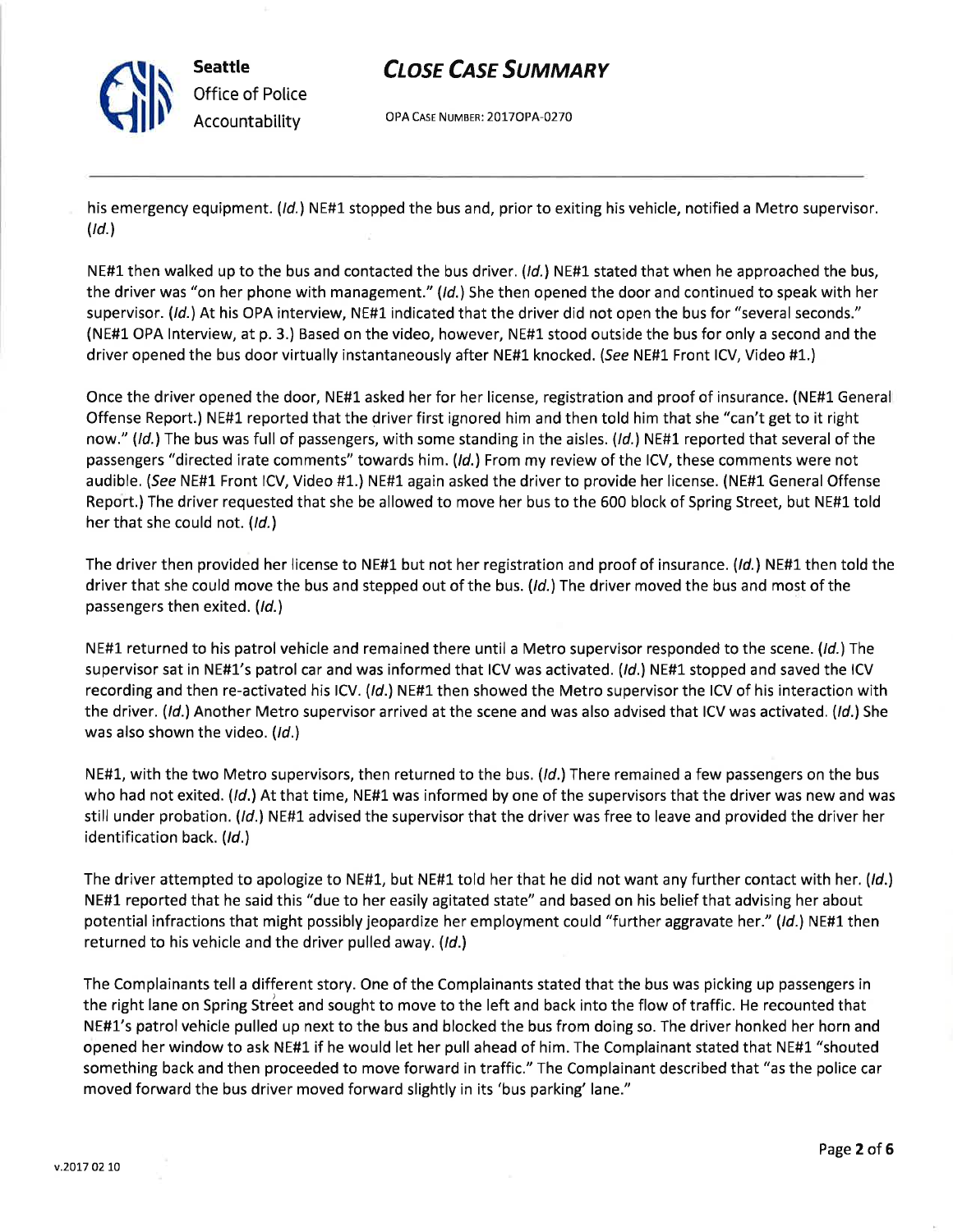

OPA CASE NUMBER: 2017OPA-0270

A number of the Complainants stated that NE#1 was immediately aggressive upon entering the bus towards both the driver and passengers. The Complainants described NE#1's demeanor as angry, rude and hostile. Two of the Complainants indicated their belief that this event was "toad tage" by officer. The Complainants asserted that NE#1 overreacted and that, even if the driver had committed a minor traffic violation, it was unreasonable for NE#1 to detain the bus and its passengers, which included a woman in a wheelchair and parents with children in strollers, for over 40 minutes. Lastly, the Complainants asserted that NE#L stopped the bus in an unsafe location - obstructing access on to the l-5. The aforementioned Complainant indicated that he informed NE#1that, due to the location of the bus, a pedestrian was almost struck by a vehicle. The Complainant stated that NE#1 responded that "he is not dealing with me at this time."

The total duration of the stop was approximately 42 minutes. (See NE#1 Front ICV, Video #1, at 17:12:32 – NE#1 Front lCV, Video #2, at L7:54:15.)

#### ANATYSIS AND CONCLUSIONS:

#### Named Employee #1 - Allegation #1 5.007 - Stondords dnd Duties 5. Employees May Use Discretion

Manual Policy 5.001(5) provides that "[e]mployees are authorized and expected to use discretion in a reasonable manner consistent with the mission of the department and duties of their office and assignment." This policy further states that "[t]he scope of discretion is proportional to the severity of the crime or public safety issue being addressed." (5.001(5).)

Based on his account, NE#1 had a legal right to stop the bus. That does not mean, however, that NE#1 was required to do so. NE#L chose to make the stop in his discretion. Notably, at the time that he carried out that decision, NE#L appeared to have a number of other viable options. For example, instead of stopping the bus, NE#L could have written down the license plate of the bus and the bus number and later reported the driver's conduct and demeanor to a Metro supervisor. Alternatively, NE#1 could have stopped the bus but, after obtaining the driver's identification and investigating her demeanor and fitness to operate the bus, detained the bus for a shorter period of time.

Here, however, NE#1 decided to stop the bus during rush hour. He quickly learned that the bus was running behind schedule (the driver said by 33 minutes). He observed that the bus was full of passengers (some standing in the aisles), many of whom had presumably worked full days and were now late going to their next destinations. Once NE#L entered the bus he then engaged in conversation with the driver and requested her license, proof of insurance and registration. At that point, the driver attempted to explain what had occurred. While her voice was amplified, <sup>I</sup> find that she was not disrespectful or dismissive of NE#1. lndeed, she repeatedly tried to explain herself and called him "sir." She appeared instead to be a harried driver who was already well behind schedule and was now in the stressful situation of being stopped by a police officer. lt is abundantly clear that, even at that early stage of the stop, the driver was not impaired, was not unstable or in crisis, and was not a safety hazard. However, NE#1 made the decision to continue the stop for almost 40 additional minutes after that initial interaction. As a result, many of the passengers disembarked the bus. Some passengers did not, however, including an individual in a wheelchair. The bus remained in its location until two supervisors came to the scene, reviewed video in NE#1's car, and engaged in conversation with NE#1. Had NE#l had legitimate concerns about the state the driver was in, it follows that he would have removed her from the vehicle and taken her out of the position of being able to drive away or otherwise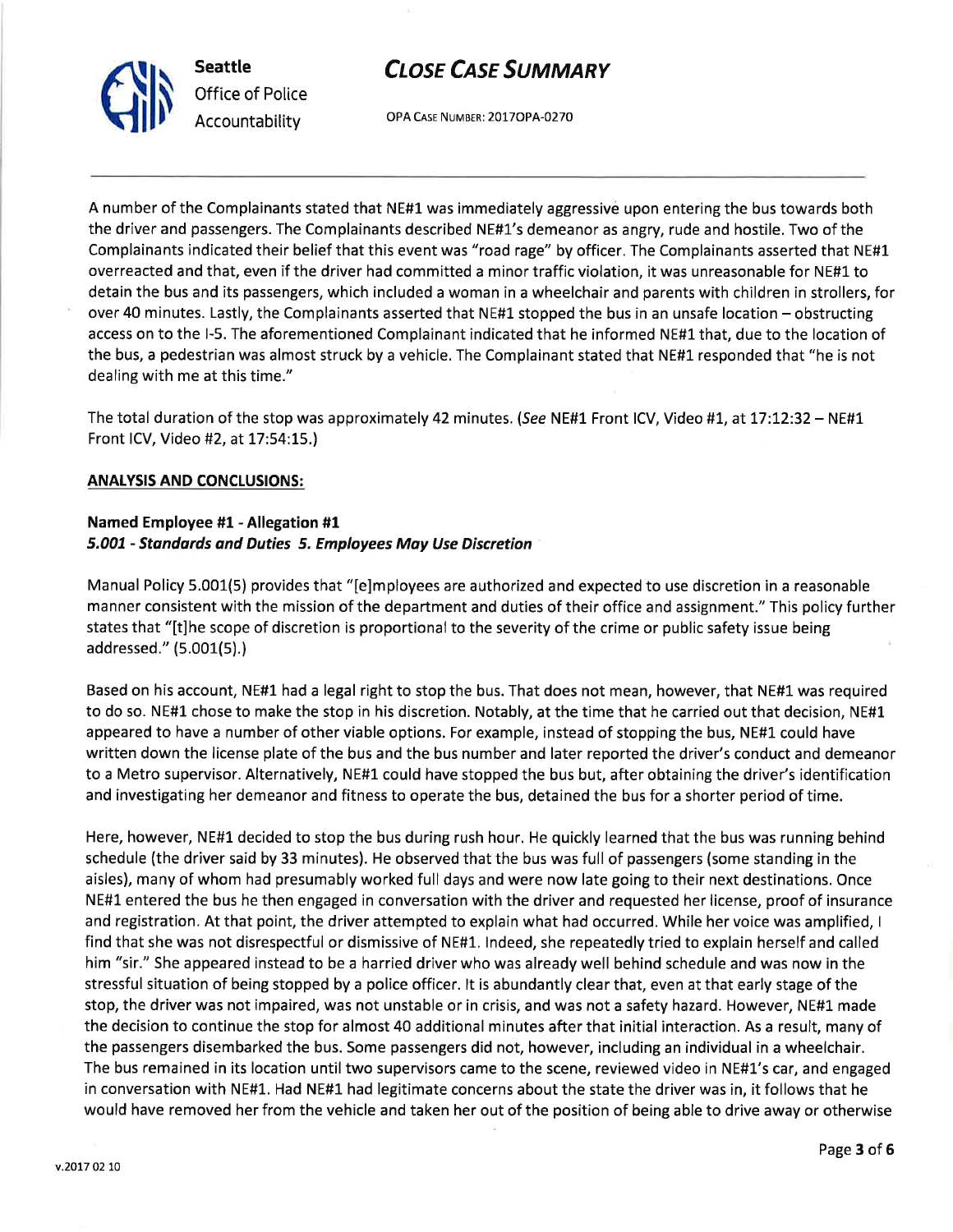

OPA Case NUMBER: 2OITOPA-0270

harm her passengers. He did not do so. lnstead he then returned to the vehicle, would not engage with the driver to accept her attempted apology, and allowed her to drive away.

NE#1's decision to detain the bus for over forty minutes was an unreasonable use of his discretion. The crime at issue – failure to show identification and/or making a lane change without a signal – were not severe. Nor was the public safety issue being addressed particularly significant. Ultimately it appears that NE#1's conduct was more motivated by his annoyance at the driver's conduct and demeanor, rather than by a concern of further criminality and/or a danger to the public.

Police officers have significant authority and with that authority comes the responsibility to use it judiciously and with discretion. NE#1 failed to do so on that day.

As such, I recommend that this allegation be Sustained.

#### Recommended Finding: Sustained

#### Named Employee #1- Allegation #2 16.090 - In-Car Video System 8. Once Recording Has Begun, Employees Shall Not Stop Recording Until the Event Has Concluded

Manual Policy 16.090-POL-1(8), which concerns ICV usage, states that "once recording has begun, employees shall not stop recording until the event has ended." The policy further states that, as general matter, an event has concluded when: (1) "the employee has conducted his or her part of the active investigation"; (2\ "there is little possibility that the employee will have further contact with any person involved in the event"; and (3) "the employee is leaving the area of the event." (16.090-POL-1(8).)

Here, NE#1 made the decision to stop his ICV once it had already been recording. (NE#1 OPA lnterview, at p. 5.) He did so in order to review the video and to show the video to the driver's supervisor. (See id.) The decision to shut off the lCV, show the video, and then restart the ICV did not result in an appreciable loss of ICV video or audio (due to the built-in buffer). NE#1 stated that he was stopping the recording and the reason why prior to shutting off his lCV. (NE#1 Front ICV, Video #1, at 17:20:37 - 17:20:43.) NE#1 also documented this in his General Offense Report. (NE#1 General Offense Report, at p. 7; NE#1 OPA Interview, at p. 5.)

The policy is clearthat officers are not permitted to shut off their lCVs once recording has begun for any reason or for any purpose. Accordingly, NE#L's conduct, regardless of the rationale behind it, was in violation of policy.

Moreover, I find that the event had not concluded at the time of the stopping of the video. First, NE#L's contention that his "active investigation" had concluded at that time is undercut by his OPA interview. NE#1 stated that he stopped his ICV to review the video with a supervisor and try to understand a comment made by the driver that he may have "missed...[during] the traffic stop." (NE#1 OPA Interview, at p. 5.) Moreover, NE#1 stated that, during his watching of the video, he was informed by the supervisor that the driver was new and NE#L realized that she may have been under significant stress. (Id.) This, in turn, informed his ultimate decision to conclude his investigation by documenting the incident in a report as opposed to citing the driver. (See id.)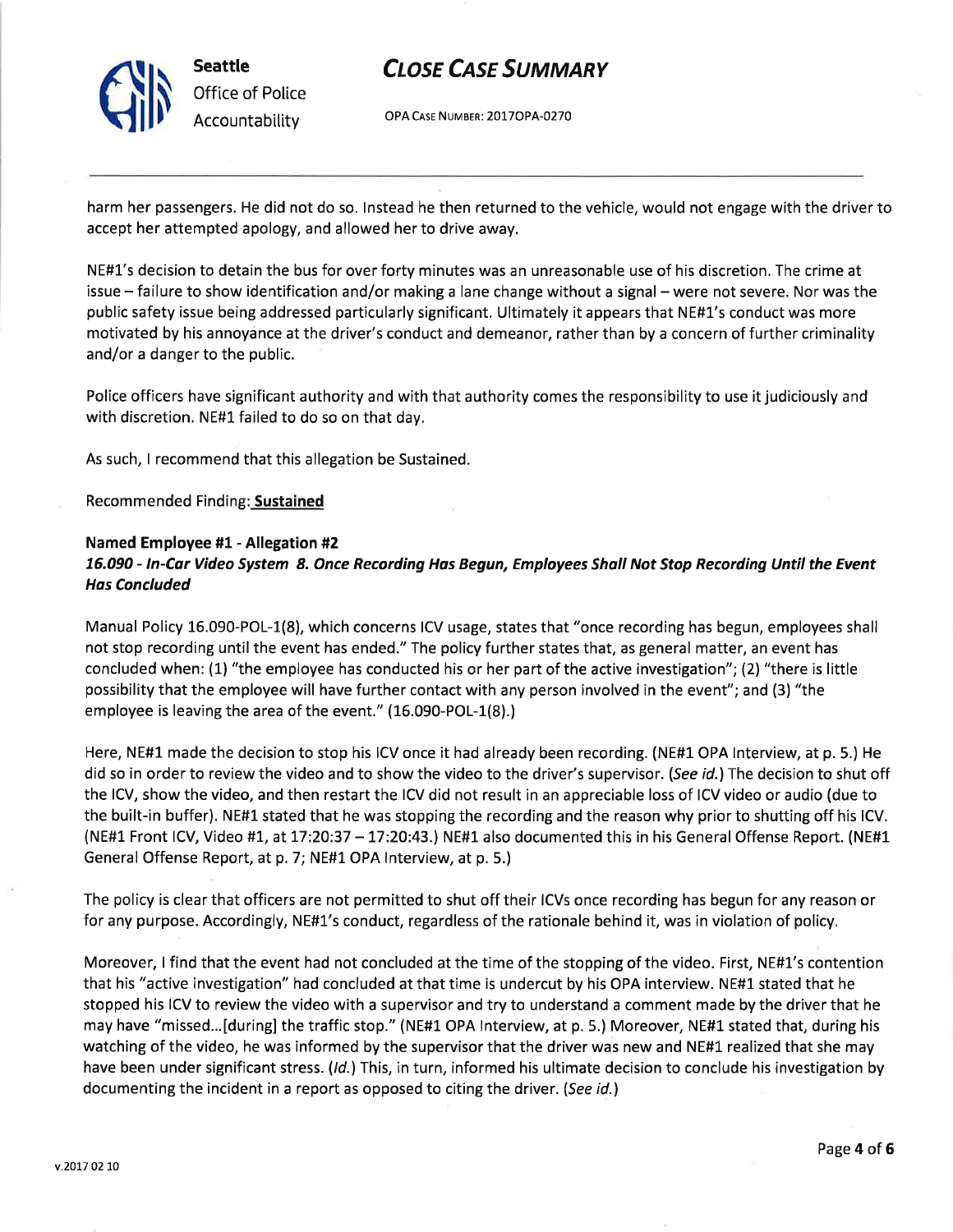Seattle Office of Police Accountability

# **CLOSE CASE SUMMARY**

OPA CASE NUMBER: 2017OPA-0270

Second, NE#1 did, in fact, interact with the driver after he reactivated his video, as well as interacted with passengers on the bus. (See General Offense Report, at pp. 7-8; see generally NE#1 Front ICV, Video #2.) As such, it cannot be said that there was "little possibility" that he would have further contact with those involved in the incident.

Third, and last, NE#1 was not leaving the area at the time he de-activated his ICV. (See id.)

At his OPA interview, NE#1 asserted that the policy was flawed in this regard. (NE#1- OPA lnterview, at p. 5.) I do not necessarily disagree. I note that officers are permitted by policy to stop recording on a Body Worn Camera (BWC) as long as the employees "state on the recording their intention to stop recording and explain the basis for that decision."  $(16.090 - POL-1(5)(h)$ .) Officers who stop their BWCs must also document the reasons for doing so in the General Offense Report and/or CAD update.  $(id.)$  It is unclear to me why a similar exception is not built into the ICV policy. There are certainly numerous foreseeable scenarios in which it would be reasonable, if not advantageous, to allow this.

While I find that NE#1 technically violated policy by turning off and then re-activating his ICV, I request that the Department evaluate whether an exception should be built into the ICV policy to permit such conduct. To the extent that the Department believes that an exception is not warranted, I respectfully request that the reasons for this conclusion be provided in writing to OPA.

Recommended Finding: Not Sustained (Management Action)

### Named Employee #1 - Allegation #3 5.001 - Standards and Duties 9. Employees Shall Strive to be Professional at all Times

Manual Policy 5.001(9) requires SPD employees to be professional at all times and prohibits the unnecessary escalation of events, even where those events do not result in a use of force. The policy further proscribes officers from "engag[ingj in behavior that undermines trust in the Department, the officer, or other officers," (5.001(9).)

When NE#1 entered the bus, the driver was on the telephone with a supervisor. From the audio of the ICV, it appears as if she was simultaneously trying to explain her actions. NE#1 did not respond to her attempted explanations and instead asked for the driver's license, registration and proof of insurance. The driver, via telephone, informed her supervisor of this request. At that point, NE#L again asked for these documents and stated "l'm not going to ask for it again." The driver then asked to pull "to the next zone," and NE#1, who at that point raised his voice, said "no, you're not free to leave." A passenger (presumably the aforementioned Complainant) then spoke with NE#1 and also suggested that the driver be allowed to move the bus. NE#L dismissed this request. The driver indicated that she was going to wait for a supervisor prior to providing her identification, after which NE#1 referenced the law surrounding failure to provide identification, intimating that she could be arrested for failing to do so. A passenger (again presumably the aforementioned Complainant) tried to talk to NE#1 but did not receive an appreciable response. The driver then explained that she was 33 minutes late, and NE#L engaged with her. At this point, both NE#1 and the driver raised their voices. After a back and forth and after receiving her driver's license, NE#L stated that the driver could move the bus and exited the vehicle.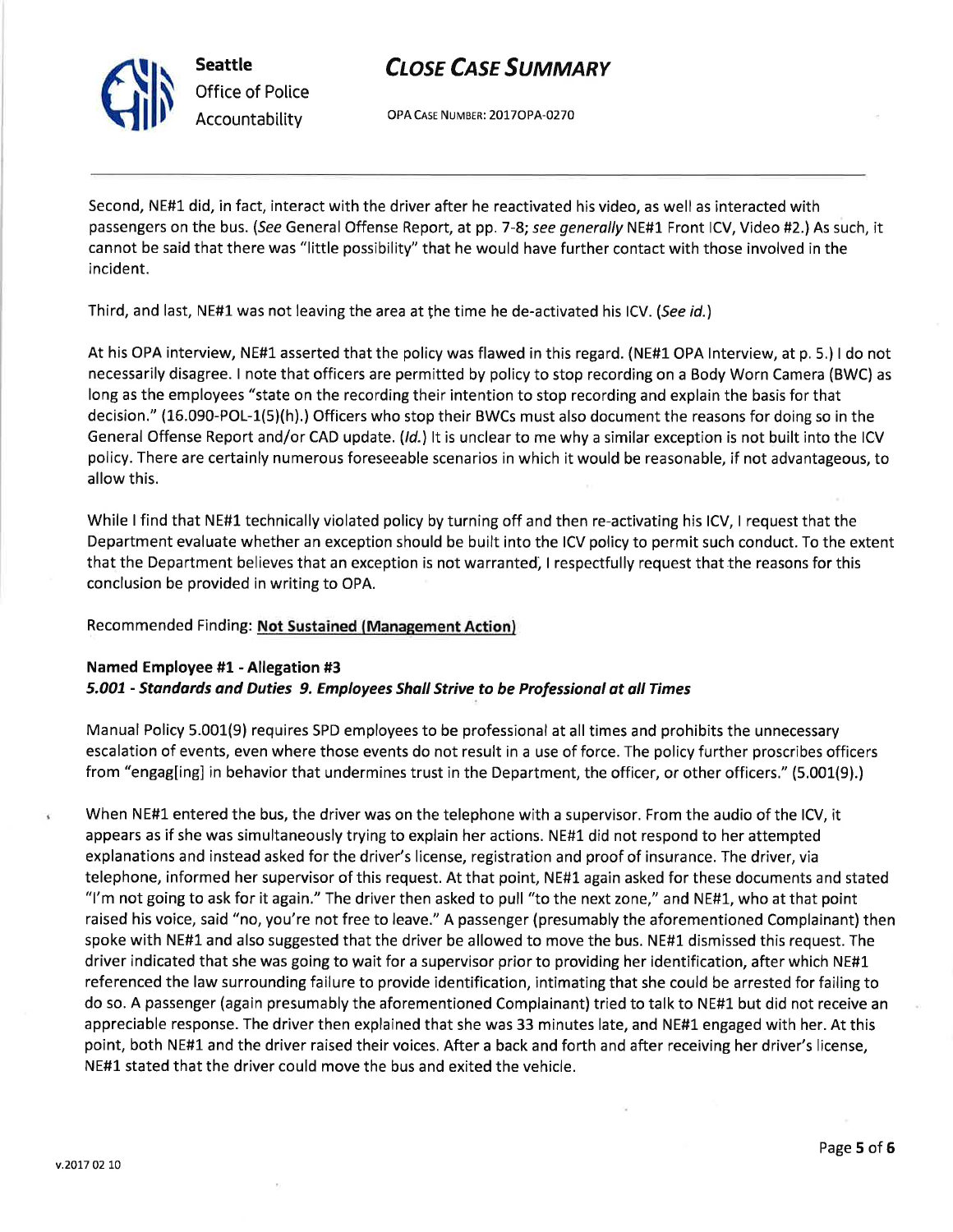

OPA CASE NUMBER: 2017OPA-0270

NE#1 and the driver did not interact again until approximately 40 minutes later. Prior to that time, during his conversation with one of the Metro supervisors, NE#1 was clearly annoyed at the driver and her conduct. After he finished his conversations with the supervisors, NE#1 returned to the bus. At that point, the driver attempted to apologize. NE#L, in response, indicated that he did not want to speak with her, lnstead, NE#1 told the supervisors to talk with the driver in the back of the bus. NE#L then spoke to a supervisor to get the driver's perspective. Unsatisfied with that account, NE#L asked if any passengers saw anything. The first passenger supported the driver's account. NE#L interacted with a number of other passengers, none of whom provided information that buttressed his recounting of the incident. NE#1 also learned that a passenger had initiated a complaint concerning his "unlawful detention" on the bus. After that point, NE#L agreed to allow the driver to leave and did not cite her at that time.

To NE#1's credit, he engaged with passengers on the bus and attempted to explain his actions. He also spoke with the supervisors at length after the incident. Notably, at this later stage, NE#1 was significantly calmer.

As indicated above, from my review of the evidence, it appears that NE#1 was annoyed at the driver and at her demeanor and because of that annoyance he turned what should have been a short stop into a drawn-out event. <sup>I</sup> find that both NE#l and the driver were at times aggressive and could have handled the interaction better. While it was a stressful situation, it was a situation premised on overreactions by all involved and that continued to escalate unnecessarily. I do not find that NE#L's conduct was as egregious as how it was described by the Complainant passengers, but there was no video of the interior of the bus depicting that interaction so I am limited to what was captured by the audio of the lCV.

Ultimately, NE#1. could have been more professional. However, based on his attempt to engage with and explain himself to the passengers after the incident and his later interaction with the supervisors where he empathized with the driver, I do not feel that sustaining this allegation is warranted.

That being said, I believe that NE#1's handling of this incident warrants further training and accordingly recommend that this allegation be Not Sustained  $-$  Training Referral.

Recommended Training: I recommend that NE#1 receive additional training on the Department's expectations of professionalism and how he should interact with those that he comes into contact with in his professional capacity

Recommended Finding: Not Sustained (Training Referral)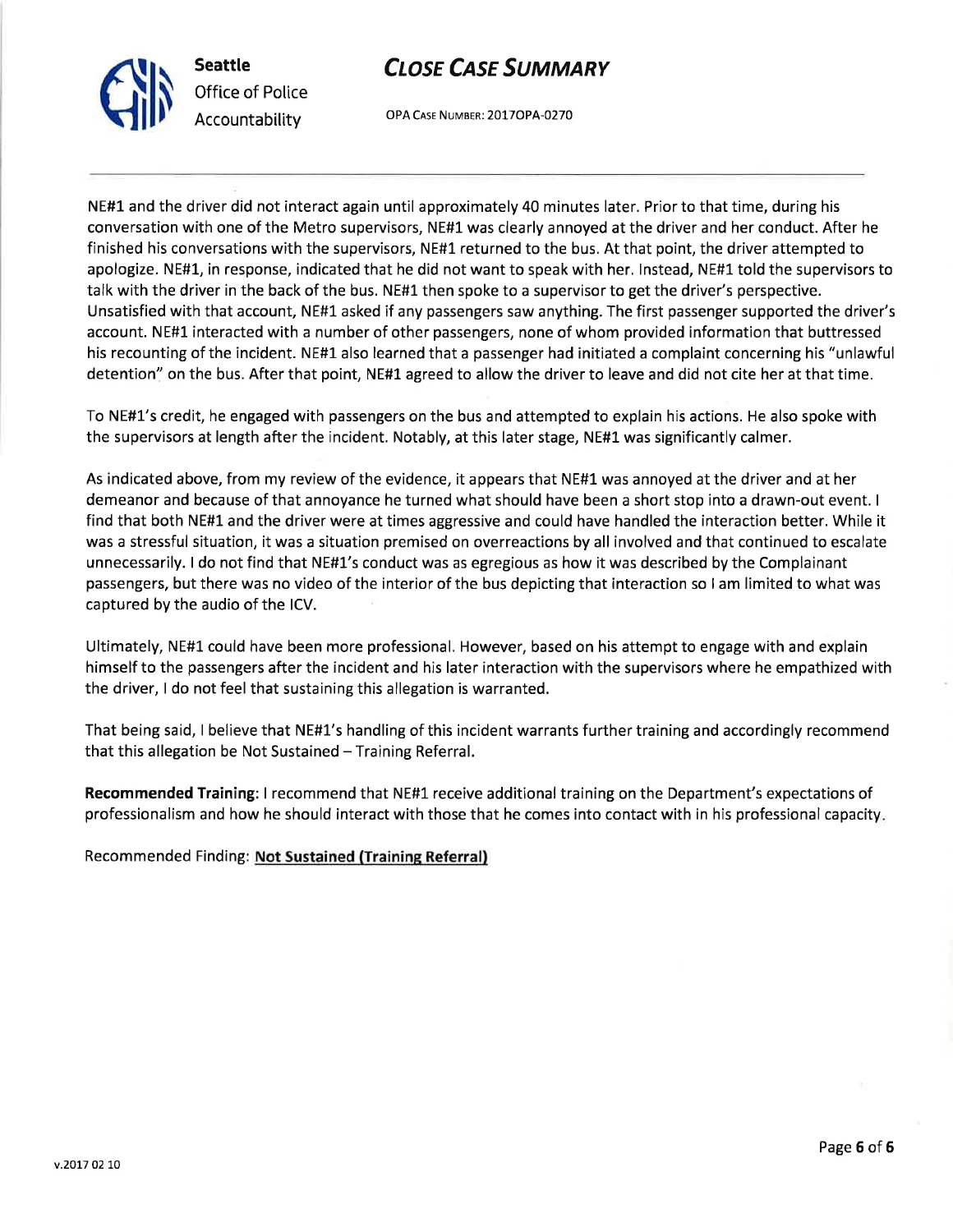

March 9,2018

Chief Carmen Best Seattle Police Department PO Box 34986 Seattle, WA98124-4986

### RE: MANAGEMENT ACTION RECOMMENDATION (2017OPA-0270)

Dear Chief Best:

OPA investigated an allegation that an officer improperly shut of his In-Car Video (ICV) prior to concluding his law enforcement activity. When interviewed by OPA, the officer explained that he turned off his ICV in order to show supervisors of a King County Metro employee the video of an interaction he had just had. Regardless of his reasons, however, his actions in shutting off the video were inconsistent with policy. The officer raised the concern that the ICV policy was flawed in that it failed to allow for such conduct.

After considering the facts and circumstances of this case and evaluating the officer's reasoning for why he believed it to be necessary to turn off his ICV, I believe he raises a compelling argument. Under the current iteration of the ICV policy, officers are not permitted to turn off their ICV systems until the conclusion of their law enforcement activities related to an incident. No exception exists to this policy directive. As such, an officer would not be permitted to tum off ICV to, for example, review a statement or to determine whether conduct rose to the level of a criminal violation before making an arrest. Notably, such an exception exists for Body Worn Cameras (BWC). Officers are permitted to stop recording on a BWC as long as the employees "state on the recording their intention to stop recording and explain the basis for that decision." (SPD Policy  $16.090 - POL$  $l(5)(h)$ .) Officers who stop their BWCs must also document the reasons for doing so in the General Offense Report and/or CAD update. (Id.)

It is unclear to me why a similar exception is not built into the ICV policy. There are certainly numerous foreseeable scenarios in which it would be reasonable, if not advantageous, to allow this. Practically, an officer can shut of the ICV system, upload a previously recorded video, and then restart the system virtually immediately thereafter. Because of the built-in recording buffer, no video and only seconds of audio would be lost. Officers could be instructed, as with BWC, to providc the reasons for why the video is being turned off while the ICV system is still recording, as well as to later document their reasoning and actions in a report.

I recognize that this proposal, like any exception to policy, could be subject to abuse. However, I believe that with the right language and with clear training this could potentially be avoided. I further recognize that the Department may have reasons why this exception was not already memorialized in policy. As such, I only ask that the Department consider this suggestion and, to